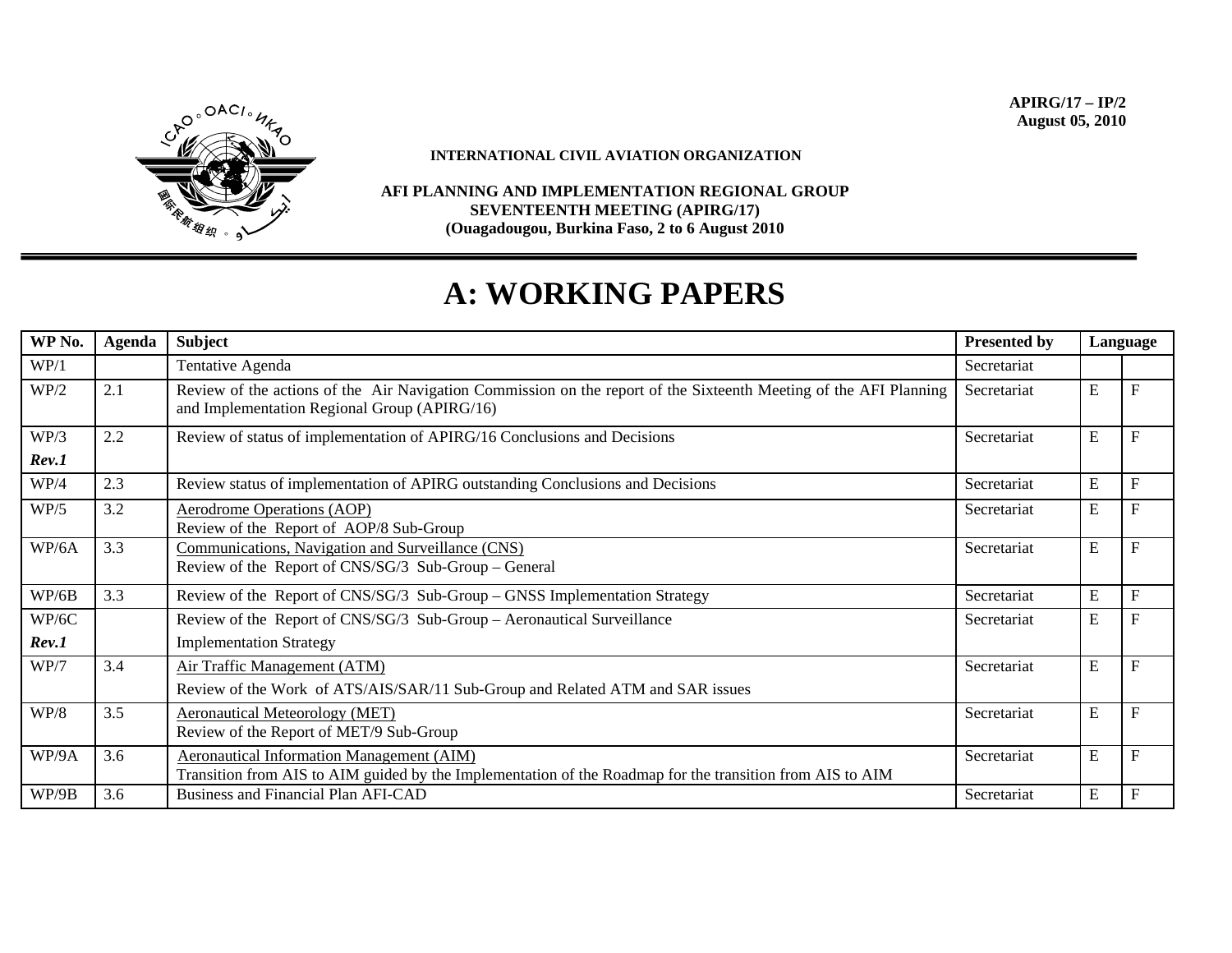**APIRG/17 – IP/2 August 05, 2010** 

| WP No.         | <b>Agenda</b>  | <b>Subject</b>                                                                                                                                             | <b>Presented by</b> | Language  |                           |
|----------------|----------------|------------------------------------------------------------------------------------------------------------------------------------------------------------|---------------------|-----------|---------------------------|
| WP/10          | 4.1            | <b>AOP</b>                                                                                                                                                 | Secretariat         | E         | F                         |
| A              |                |                                                                                                                                                            |                     |           |                           |
| WP/10B         | 4.1            | CNS - List of Deficiencies                                                                                                                                 | Secretariat         | E         | $\mathbf{F}$              |
| WP10/C         | 4.1            | ATM/SAR - List of Deficiencies                                                                                                                             | Secretariat         | ${\bf E}$ |                           |
| WP/10<br>D     | 4.1            | AIS/MAP _ List of Deficiencies                                                                                                                             | Secretariat         | ${\bf E}$ |                           |
| WP/10E         | 4.1            | MET - List of Deficiencies                                                                                                                                 | Secretariat         | E         | $\mathbf{F}$              |
| WP/12          | 5              | Progress on the implementation of Special AFI Regional Air Navigation (SP AFI/08 RAN) Meeting recommendations                                              | Secretariat         | ${\bf E}$ | $\mathbf F$               |
| WP/13          | 6              | <b>Regional Technical Cooperation Activities</b>                                                                                                           | Secretariat         | ${\bf E}$ | $\mathbf F$               |
| WP/14          | $\overline{7}$ | Terms of reference (TOR) and future work programme of APIRG                                                                                                | Secretariat         | E         | ${\bf F}$                 |
| WP/15          | 3.3            | Update on the work of ICAO on Surveillance and Collision Avoidance                                                                                         | Secretariat         | E         | $\mathbf{F}$              |
| WP/16          | 3.4            | Outcome of the Fifteenth Informal Meeting on the Improvement of Air Traffic Services over the South Atlantic<br>(SAT/15) and related follow up activities. | Secretariat         | E         | $\mathbf{F}$              |
| WP/17<br>Rev.1 | 3.6            | Implementation of e-TOD in the AFI Region; adoption of an AFI Region Policy for the management of national e-<br>TOD programmes                            | Secretariat         | ${\bf E}$ | $\mathbf F$               |
| WP/18          | 5              | Report on TAG activities                                                                                                                                   | Secretariat         | ${\bf E}$ | $\boldsymbol{\mathrm{F}}$ |
| WP/19<br>Rev.1 | 3.6            | Review of the Report on ATS/AIS/SAR Sub-Group: AIS/MAP issues                                                                                              | Secretariat         | ${\bf E}$ | $\boldsymbol{\mathrm{F}}$ |
| WP/20          | 3.3            | Use of the Aviation Frequency Spectrum and the International Telecommunication Union (ITU) World Radio<br>communication Conference (WRC)                   | Secretariat         | ${\bf E}$ | $\mathbf F$               |
| WP/21          | 3.1            | Report on outcomes of initiatives regarding next generation of aviation Professionals                                                                      | Secretariat         | ${\bf E}$ | $\mathbf{F}$              |
| WP/22          | 3.6            | Evolution towards Aeronautical Information Management                                                                                                      | Secretariat         | E         | $\boldsymbol{\mathrm{F}}$ |
| WP/23          | $\tau$         | Establishment of the Regional Aviation Safety Groups (RASGs)                                                                                               | Secretariat         | ${\bf E}$ | $\boldsymbol{\mathrm{F}}$ |
| Rev.2          |                |                                                                                                                                                            |                     |           |                           |
| WP/24          | 3.1            | A Global Air Navigation System – Developments in Implementation                                                                                            | Secretariat         | E         | $\mathbf F$               |
| WP/25          | 3.4            | Civil/Military Cooperation – In support of optimum airspace use                                                                                            | Secretariat         | E         | $\mathbf{F}$              |
| WP/26          | 3.3            | Performance-Based Navigation – The implementation challenge                                                                                                | Secretariat         | E         | $\boldsymbol{\mathrm{F}}$ |
| WP/27          | 3.3            | A Global CNS Technology Roadmap - A tool to aid investment decisions                                                                                       | Secretariat         | ${\bf E}$ | $\boldsymbol{\mathrm{F}}$ |
| WP/28          | 5 <sup>5</sup> | Training Strategies for Aviation Safety in Africa                                                                                                          | <b>ACIP</b>         | ${\bf E}$ | $\mathbf{F}$              |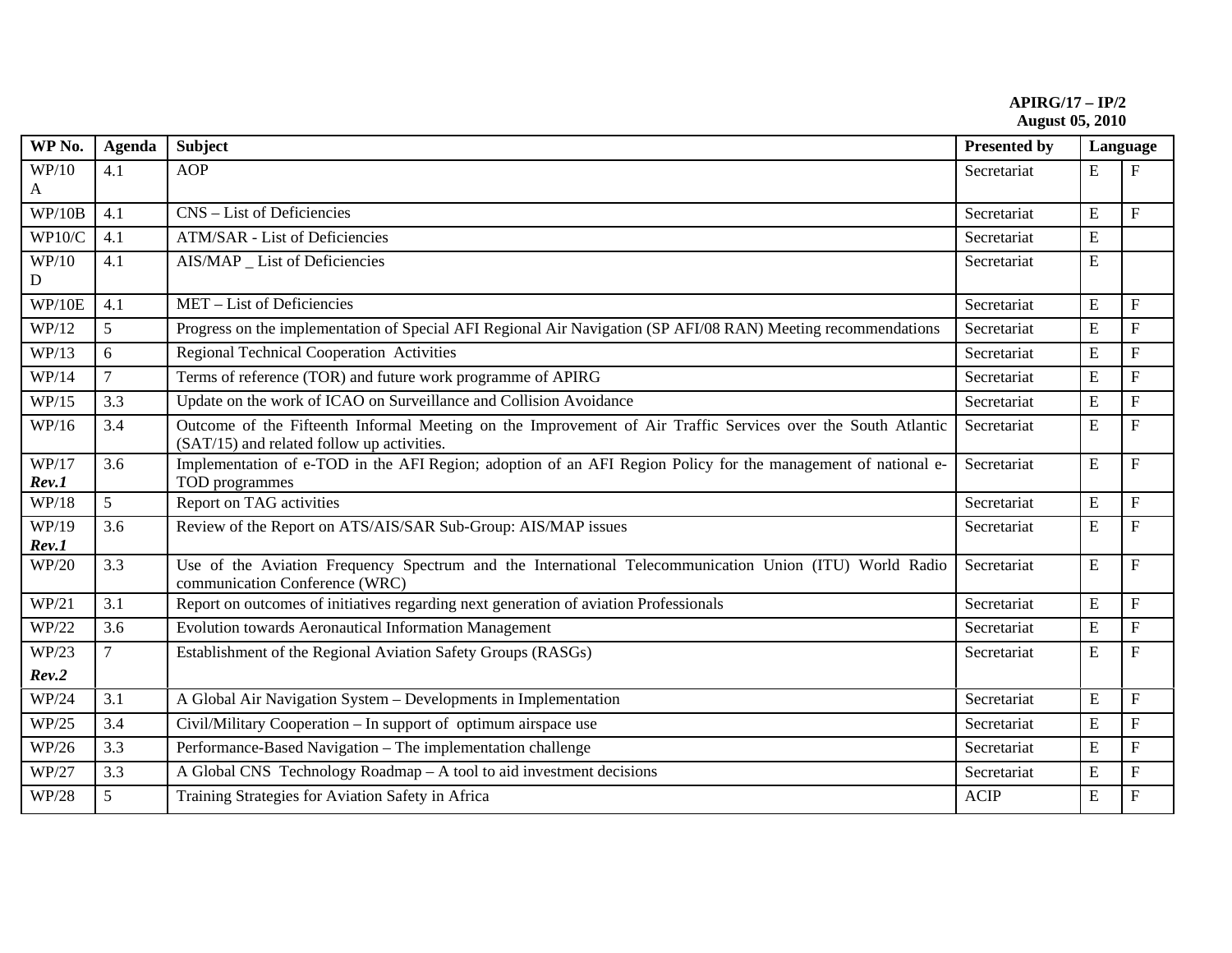| $APIRG/17 - IP/2$<br>- 1 - |  |
|----------------------------|--|
| <b>August 05, 2010</b>     |  |

| WP No. | <b>Agenda</b> | Subject                                                                                                                                                                                                                                                  | <b>Presented by</b>    | Language  |                           |
|--------|---------------|----------------------------------------------------------------------------------------------------------------------------------------------------------------------------------------------------------------------------------------------------------|------------------------|-----------|---------------------------|
| WP/29  | 5             | Status of Implementation of Special AFI Regional Air Navigation (SP AFI /08 RAN) Recommendations and Follow-<br>up – Implementation of QMS in Aeronautical Meteorology and preparation and issuance of SIGMETs for Aviation<br>Safety in the AFI Region. | Secretariat            | E         | $\boldsymbol{\mathrm{F}}$ |
| WP/30  | 3.3           | Use of SBAS For APV Operations                                                                                                                                                                                                                           | European<br>Commission | E         | $\mathbf{F}$              |
| WP/31  | 3.3           | User Requirements for Air Traffic Services                                                                                                                                                                                                               | <b>IATA</b>            | E         | $\mathbf{F}$              |
| WP/32  | 3.3           | Cost-benefit Analysis related to AFI SBAS                                                                                                                                                                                                                | <b>IATA</b>            | E         | $\mathbf F$               |
| WP/33  | 3.4           | IATA/Airline Perspective on PBN Operations (PowerPoint Presentation)                                                                                                                                                                                     | <b>IATA</b>            | E         | ${\bf F}$                 |
| WP/34  | 3.3           | The outcome of AFI mobile communication survey                                                                                                                                                                                                           | <b>IATA</b>            | ${\bf E}$ | $\mathbf F$               |
| WP/35  | 3.4           | PBN implementation in AFI                                                                                                                                                                                                                                | <b>IATA</b>            | E         | ${\bf F}$                 |
| WP/36  | 3.4           | Route Implementations in AFI                                                                                                                                                                                                                             | <b>IATA</b>            | E         | $\boldsymbol{\mathrm{F}}$ |
| WP/37  | 3.4           | AFI Tactical Action Group (TAG)                                                                                                                                                                                                                          | Secretariat            | E         | $\mathbf F$               |
| WP/38  | 3.3           | Outcome of the eighteenth meeting of AFI Satellite Network Management Committee (SNMC/18) and related follow<br>up activities                                                                                                                            | Secretariat            | ${\bf E}$ | ${\bf F}$                 |
| WP/39  | 3.4, 5        | <b>ARMA RVSM Monitoring Report</b>                                                                                                                                                                                                                       | <b>ARMA</b>            | ${\bf E}$ | ${\bf F}$                 |
| WP/40  | 3.4           | Long Term Minimum Monitoring Requirements                                                                                                                                                                                                                | <b>ARMA</b>            | E         | $\mathbf{F}$              |
| WP/41  | 3.4           | Air Traffic Management<br>Outcome of the AFI Search & Rescue and Civil/Military Coordination and Cooperation                                                                                                                                             | Secretariat            | E         | ${\bf F}$                 |
| WP/42  | 4.2           | Efforts of the States and the Area for the Elimination of the deficiencies of navigation<br>Report of the 3rd co-ordinating Meeting of Indian Ocean FIR                                                                                                  | <b>ASECNA</b>          | ${\bf E}$ | ${\bf F}$                 |
| WP/43  | 3.3           | Issues relative to the planning and to the implementation of air navigation in the AFI<br>Region Point on the Communication, Navigation and Surveillance (CNS)                                                                                           | <b>ASECNA</b>          | E         | $\mathbf F$               |
| WP/44  | 3.4           | Implementation of Strategic Lateral Offset Procedures in the AFI Region                                                                                                                                                                                  | <b>IATA</b>            | E         | $\boldsymbol{\mathrm{F}}$ |
| WP/45  | 3.4           | Cooperative management of airspaces for ensuring a safe, orderly and effective flow of air traffic                                                                                                                                                       | <b>SENEGAL</b>         | E         | $\mathbf F$               |
| WP/46  | 3.4           | Offer to host the AFI Flight Procedures Office (FPO) by ASECNA                                                                                                                                                                                           | <b>MALI</b>            | E         | $\mathbf F$               |
|        |               |                                                                                                                                                                                                                                                          |                        |           |                           |